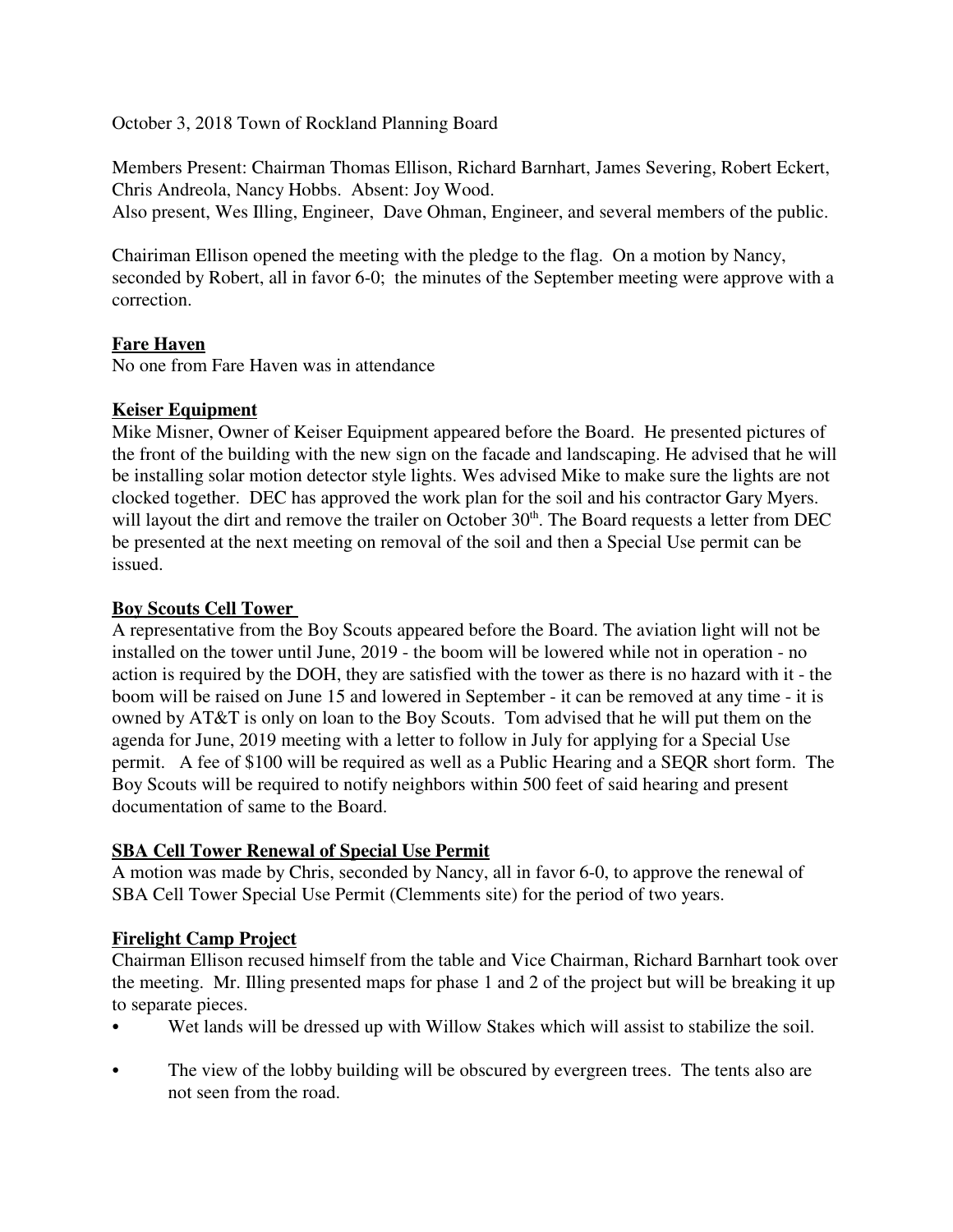Town of Rockland Planning Board October 3, 2018 Page 2

- Mr. Illing advised that he will complete plans showing the parcel is able to accommodate 18 wheelers for deliveries.
- 3-D model of property was reviewed on the big screen which showed nothing was visible from Little Ireland Road. Question was raised as to this part of the record. Vice Chair Barnhart will check with Town Attorney on this matter. Mr. Illing advised that this information is for informational purpose only.
- The food prep area and bar are for campers only
- Building colors are to be earth tone shades
- They will have two bath houses available with enclosed area for showers and bathrooms, out side area for bath house facilities to have a covered lounge type waiting area, 15 tents to one bath house
- The bathroom facilities will be ADH compliant
- Details for the lights along the path to the bathroom facilities are to be presented at the next meeting
- C 20' storage containers may be used for storage of soft items during off season (off site)
- Phase II maps show the well near wetland area. Also, detacted 10 acres for a buffer.
- Construction of the roadway may need fill to be trucked in for proper grade of road
- C Utilities will be under ground as they go throughout the campsite minimal visiblity of utilities may be seen
- Full EAF was presented for the files as well as the Wildlife Habitat Assessment for NYS or Federally Listed Threatened or endangered species and species of special concern analysis documents
- C A letter was reviewed by the Board with waivers requested by FireLights Camps. It will also be reviewed by Ken Klein, Town Attorney.

Mr. Illing is requesting a special meeting on the 24<sup>th</sup> of October to submit plans for storm water, utility lines, pump station, sewer, drop manholes, lighting, etc. Said meeting will assist with moving the project along and additional review of plans.